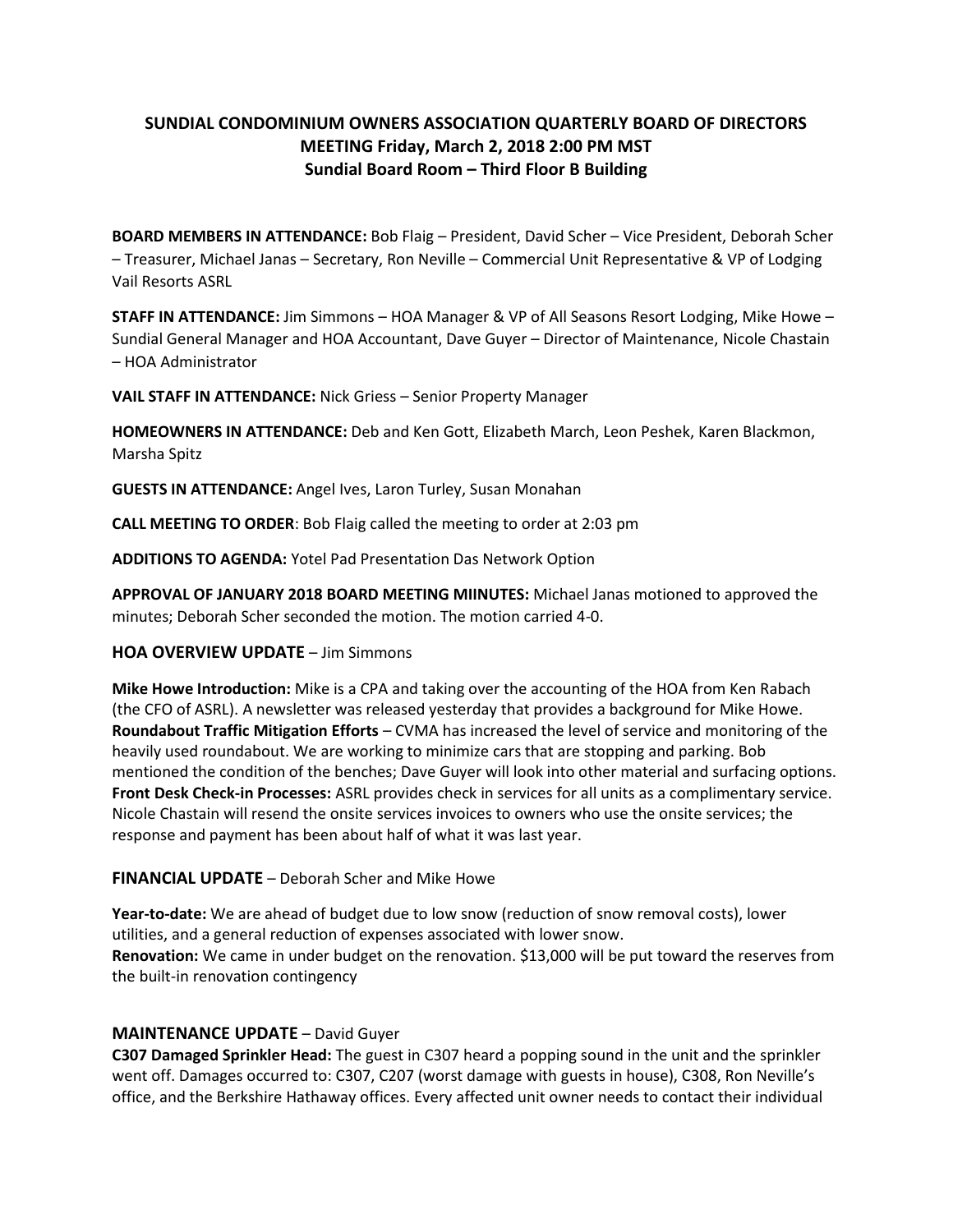insurance companies. Jim Simmons will notify C308 (their damage is minimal). David Scher noted the professionalism between Vail and ASRL in resolving this. Maintenance is working with Servpro who is resolving the damages.

**Heat Tape:** The heat tape is working well; a few icicles have been removed, but there has been much improvement from previous years.

**Painting of Forum-facing Units:** Dave is obtaining painting bids for the steel columns, black metal, stucco, and wood for the forum-facing units. This project will begin this spring and is scheduled for completion during the 2018/19 fiscal year.

**Structural Engineer Review:** Dave met with Epic Engineering, a structural engineer, as requested by an owner in the last meeting. Every room and balcony needs to be physically inspected by Epic Engineering. The inspection and report by Epic Engineering will take place in April when occupancy drops.

**Hot Tub Leak:** Costs and repairs for the main floor hot tub damages are yet to be determined. Aquatech believes they can find the leak and will address this in April when occupancy drops. Once this is repaired, a decision can be made on the sinking concrete.

**Main Pool House & Pump Room:** A lot of the electrical wiring is corroded and needs to be replaced. Additionally, the existing heaters needs to be replaced.

**Third Floor Bridge:** The bridge will be resurfaced and waterproofed after location of the leak is confirmed.

**Hot Tub Covers:** The spa covers for the bridge hot tubs need to be replaced. Dave researched options and the durable covers would cost around \$600. The board instructed Dave to move forward with purchasing these. Chiller: The chiller is the largest capital item. Dave obtained three bids and explained all three bids in detail, ranging from the most cost effective options, to the highest quality options. The initial replacement cost discussed by the board and ASRL was \$350,000. Trane, the highest cost bid and highest quality, came in at \$344,000. It is the most efficient machine and will save the association money over time with rebates and energy savings. It is also the quietest machine. The delivery time is 8- 10 weeks and installation takes 4-6 weeks; a majority of the work is done before the chiller arrives, and once it arrives, it will take about 7 business days to get it running. The association has been approved by Zions Bank and can pay for the chiller in full. David Scher motions that the board's preference is to select Trane provided that ASRL is comfortable with the installation timetable and will negotiate a further discount with the final price not to exceed \$331,000. Michael Janas seconded the motion. The motion carried unanimously.

**Electrical Survey:** Additional projects are needed under the new electrical survey results. This work will be completed when occupancy drops in April and May.

**YOTEL PRESENTATION** – Laron Turley from Replay Resorts provided a presentation on the YOTEL project.

**RENOVATION UPDATE** – The renovation wrapped up today with the metal artwork that was installed above the fireplace. Discussions regarding flooring ensued. After the ski season, the carpet will be reinstalled in the lobby and in front of some of the unit doors where the carpet is misaligned.

**Vending Machines:** The vending machines were updated at no cost to the association- the vendor provides the machines and the association receives revenue for purchases. One of the machine is a frozen machine with burritos, popsicles, etc. The second machine is a split machine with the top for snacks, and the bottom for beverages. There are multiple payment options including cash, credit card, and Apple Pay.

**Potential Conversion of Laundry Room:** There is a 1200 sf area that faces the roundabout that is currently used as a housekeeping laundry facility. The board has asked Susan to create some conceptual